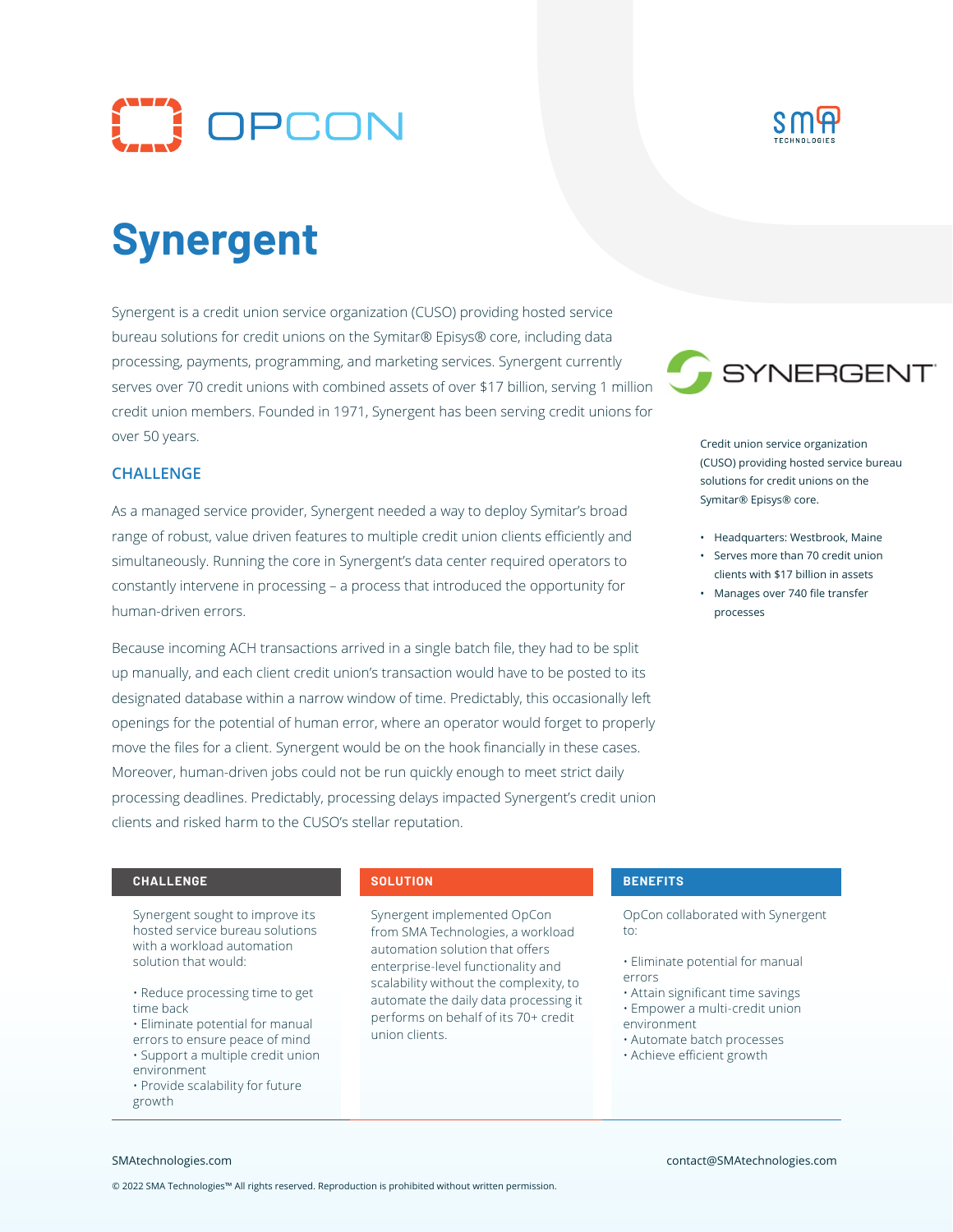



# **SOLUTION**

### **OpCon from SMA Technologies offers Enterprise Functionality and Scalability, without the Complexity.**

OpCon delivers a broad set of advanced features that are very easy to set up and use, allowing organizations of all sizes to scale automation across many complex jobs easily. OpCon offers several best-in-market benefits, including:

**Industry-leading Functionality:** With advanced features like reusable workflow templates that can be parameterized and pre-built for processing any number of times, and a rule-based decision engine that makes it easy to set and maintain workflow schedules, OpCon can schedule any job to run at a precise designated time, at different locations, and without dependence on unwieldy calendars.

**Enterprise-level Scalability:** OpCon provides organizations of all sizes with operational control over the most complex environments and easily scales as the business grows. This scalability is especially critical for organizations like technology CUSOs that serve the data processing needs of anywhere from a handful to dozens of credit union clients every day.

**Outstanding Simplicity:** OpCon's Self-Serve Interface allows for fast, easy automation with minimal coding skills required, so business users can trigger automated processes with a click of a button and reduce the load on IT. In addition, OpCon's Low Code Environment means most automation tasks can be done without writing scripts, making it very easy to use, even for inexperienced staff.

**Multi-application Orchestration:** With features like event-driven commands, OpCon can receive events from any system, and schedule jobs based on several variables. In essence, any system that can generate a text file can interact with OpCon.

**Fast, Risk-free Deployment:** SMA's experienced deployment team can get automation up and running in weeks, instead of months. By employing a proven migration toolkit and templates, SMA has successfully migrated hundreds of thousands of jobs. This helps ensure that migration from existing tools is fast and effective.

By automating a wide range of workloads with OpCon, technology CUSOs can eliminate their third shift as well as the need to separately staff month-end, quarter-end, and year-end. OpCon enables them to get time back and provide their client credit unions with peace of mind during the day, while OpCon ensures they have peace of mind at night.

"Before deploying SMA OpCon, we looked at many alternatives. Not one provided a solution for our needs. The SMA services team worked with us to determine the most effective way to integrate their product with our environment. Within two weeks we had our solution. Now we run lights out on some shifts, and we sleep well."

 *- Tim Gilman, Assistant Vice President, Information Systems, Synergent*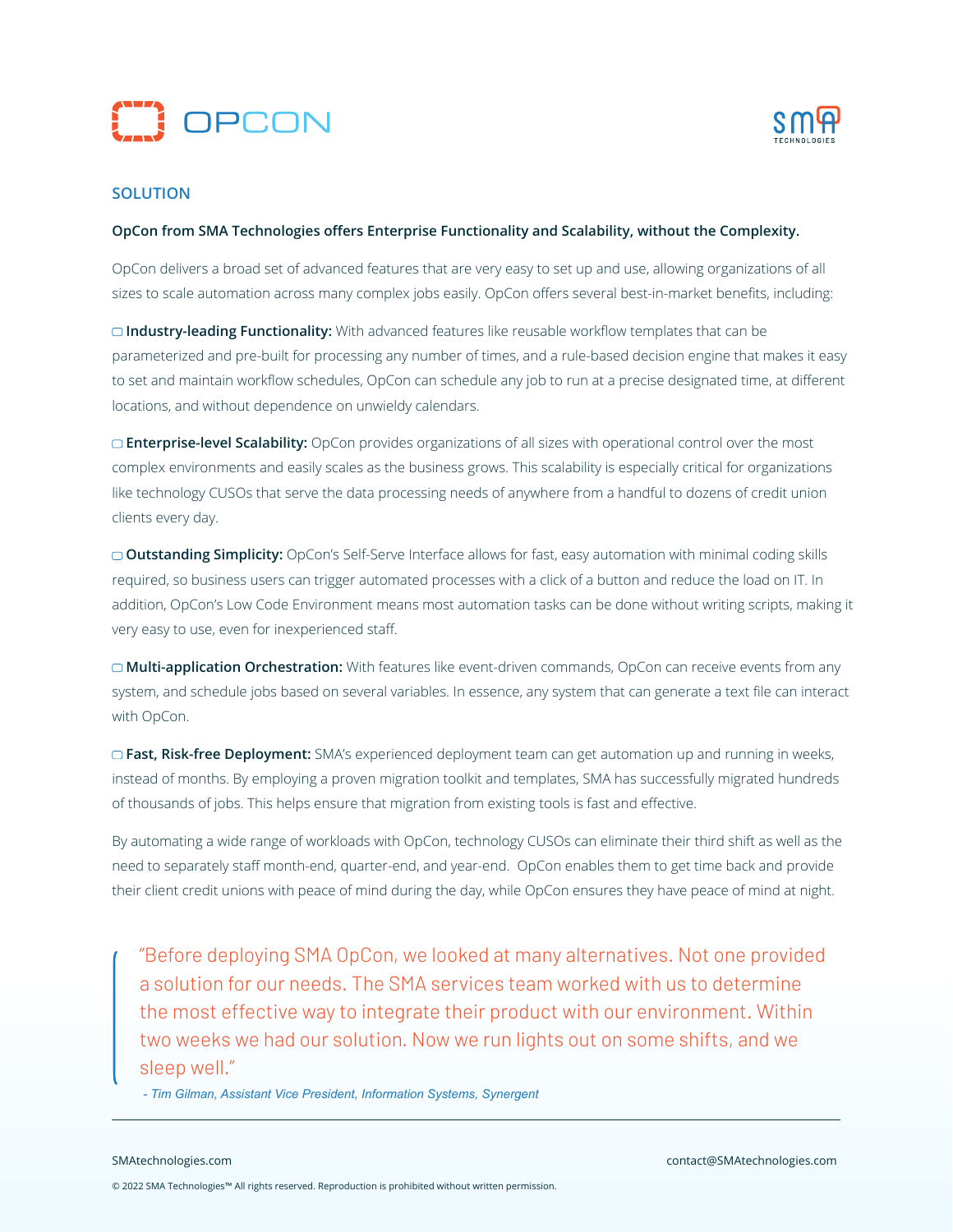



## **RESULTS**

The OpCon workload automation solution has empowered Synergent to serve its credit union clients better, faster, and more accurately:

**Eliminated manual errors:** Workload automation means critical processes like batch ACH files can be split and run automatically, without human intervention or interference, resulting in fewer errors and less downtime.

**Achieved faster processing:** With OpCon's automation of critical daily processes, Synergent has captured significant time savings, **improving processing speed by 75%.** This means OpCon has **given time back** to Synergent's talented team, reduced the need for maintaining a third shift operator, and empowered staff to work on higherimpact projects and growth-oriented initiatives.

**Support a multiple credit union environment:**  Previously, managing data processing for multiple credit unions meant Synergent's operators were required to constantly intervene in processing. After implementing OpCon, Synergent was able to run processes seamlessly and efficiently for over 70 credit unions simultaneously.



**Automated batch processes run correctly - every time:** With OpCon's robust and flexible automation capabilities, Synergent is assured that jobs will be run – correctly and at the specified day and time – on behalf of its 70+ credit union clients.

*"[OpCon] lets us use Unix-level scripting to support many of the background activities needed for robust automation," Gilman says. "It also supports sophisticated calendaring. For instance, it lets us specify actions on unusual dates, such as 'the third Wednesday of every month.'"*

□ Rapid implementation: Within two weeks, Synergent automated processes that other large organizations were unable to automate.

*"Before deploying SMA OpCon," Gilman says, "we looked at many alternatives. Not one provided a solution – at any price – for our needs. The SMA services team worked with us to determine the most effective way to integrate their product with our environment. Within two weeks we had our solution. Now we run lights out on some shifts, and we sleep well."*

"OpCon handled everything we threw at it, even things we didn't think of initially. I can't think of something OpCon can't do that we need."

 *- Tim Gilman, Assistant Vice President, Operations, Synergent*